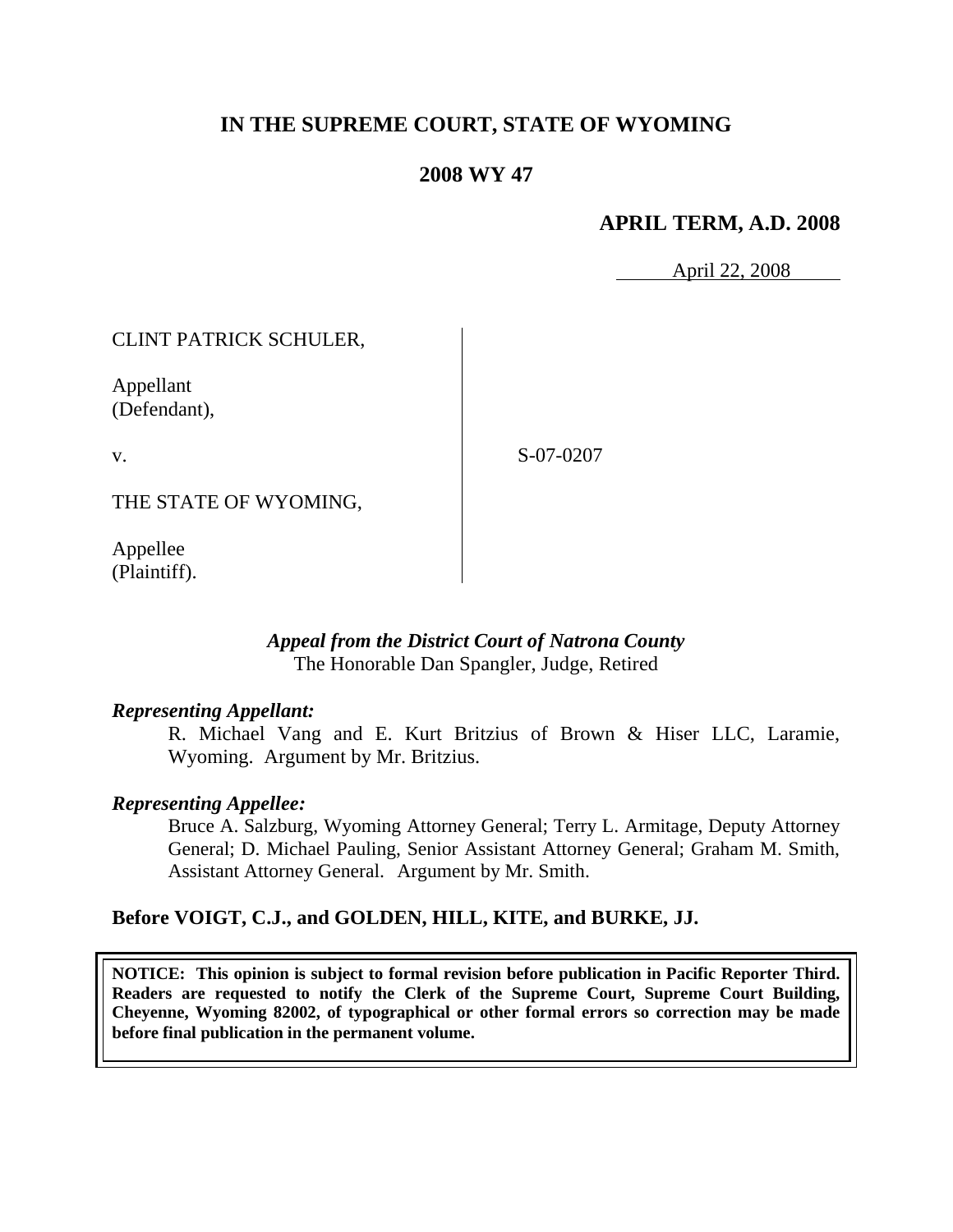#### **KITE, Justice.**

[¶1] Clint Patrick Schuler was charged with five counts of credit card fraud. A jury convicted him on one count and acquitted him on the other four counts. Mr. Schuler claims the State presented insufficient evidence to support the conviction. He also claims the district court improperly ordered him to pay restitution for one of the counts on which the jury acquitted him.

[¶2] We perceive the real issue in this case to be improper duplicitous charging. We are compelled to affirm the conviction, however, because Mr. Schuler waived the duplicity defects by failing to object as required by W.R.Cr.P. 12(b)(5). We reverse the district court's restitution order.

#### **ISSUES**

[¶3] Mr. Schuler presents the following issues:

1. Can a court award restitution when the transaction the restitution is based on occurred on a date not within the time span encompassed by the count on which the Appellant was convicted[?]

2. Is there sufficient evidence to find a criminal defendant guilty of credit card fraud under a multitransactional count when one of the transactions is improperly placed under that count and none of the remaining counts are sufficient in themselves to satisfy the essential elements of credit card fraud[?]

#### **FACTS**

[¶4] In September of 2005, the State charged Mr. Schuler with five counts of unlawful use of a credit card in violation of Wyo. Stat. Ann. § 6-3-802(a) and (b)(iii) (LexisNexis 2007). The charges arose from Mr. Schuler's alleged use of credit cards belonging to Serge d'Elia, an individual with whom Mr. Schuler had business dealings involving home construction and a restaurant remodel in Casper, Wyoming. Typically, Mr. d'Elia provided the financing and Mr. Schuler facilitated the construction work. At times during the relationship, Mr. d'Elia gave Mr. Schuler permission to use his credit cards for purchases associated with the construction projects. The State filed the criminal charges when Mr. d'Elia alleged that Mr. Schuler had continued to use his credit cards without his authority after their business relationship ended.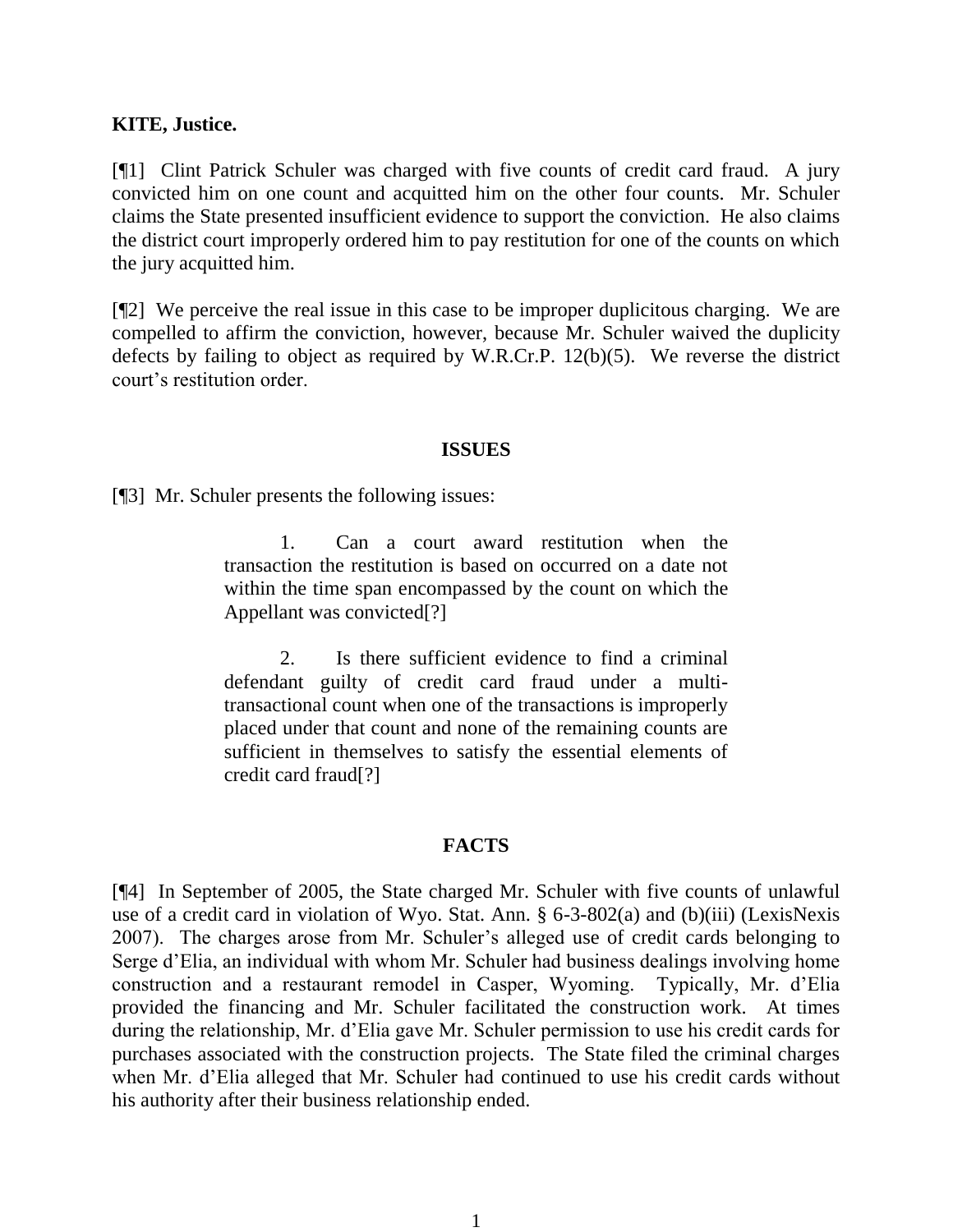[¶5] As described in the third amended information, each of the five counts related to transactions that allegedly occurred between specified dates in 2005. Count One alleged that on February 1, 2005, through February 28, 2005, Mr. Schuler unlawfully and with the intent to obtain property or personal services by fraud used a credit card or credit card number issued to another person without that person's consent. Count Two alleged the same unlawful acts beginning on March 1 and ending on March 31, 2005. Count Five alleged acts constituting credit card fraud from May 1 through May 31, 2005.

[¶6] Unlike the other months in which the State alleged that Mr. Schuler committed credit card fraud, the month of April 2005, was separated into two counts. Count Three alleged that Mr. Schuler committed credit card fraud from April 1 through April 12, 2005. Count Four alleged that he committed the offense from April 13 through April 30, 2005.

[¶7] A jury trial convened on the charges in February of 2006, but ended in a mistrial. A second jury trial was convened in June 2006. At the second trial, the State presented evidence intended to show that Mr. Schuler committed multiple acts of credit card fraud within each count alleged in the information. To support Count One, the State attempted to show that Mr. Schuler used nine different credit cards to make nine separate payments to Schuler Custom Homes on February 25, 2005. In support of Count Two, the State attempted to show that Mr. Schuler used two different credit cards to make two separate payments to Thunder Publishing on March 18, 2005; two additional credit cards to make two more payments to Thunder Publishing on March 28, 2005; another credit card to make a fifth payment to Thunder Publishing on March 30, 2005; and still another credit card to make a payment to Diamond Vogel on March 31, 2005.

[¶8] The State's evidence supporting Count Three involved six charges on four different credit cards on April 1, 2005, for payment to five different payees and two more charges on two different credit cards on April 11, 2005, for payments to Thunder Publishing. To support Count Four, the State attempted to show that Mr. Schuler used a credit card to make a payment to Thunder Publishing on April 13, 2005, and another credit card to make a payment to iFloor on April 14, 2005. The State's evidence to support Count Five involved thirteen charges to the same credit card for payment to two different payees on six different dates in May of 2005.

[¶9] At the close of the evidence and after deliberating, the jury acquitted Mr. Schuler on Counts One, Two, Four and Five and convicted him on Count Three. The district court sentenced Mr. Schuler to serve two to four years in the Wyoming State Penitentiary, but suspended the prison sentence upon the condition that Mr. Schuler complete three years probation. The court also ordered Mr. Schuler to pay restitution of \$13,266.67, the amount Mr. d'Elia's credit card was charged for the iFloor payment on April 14, 2005.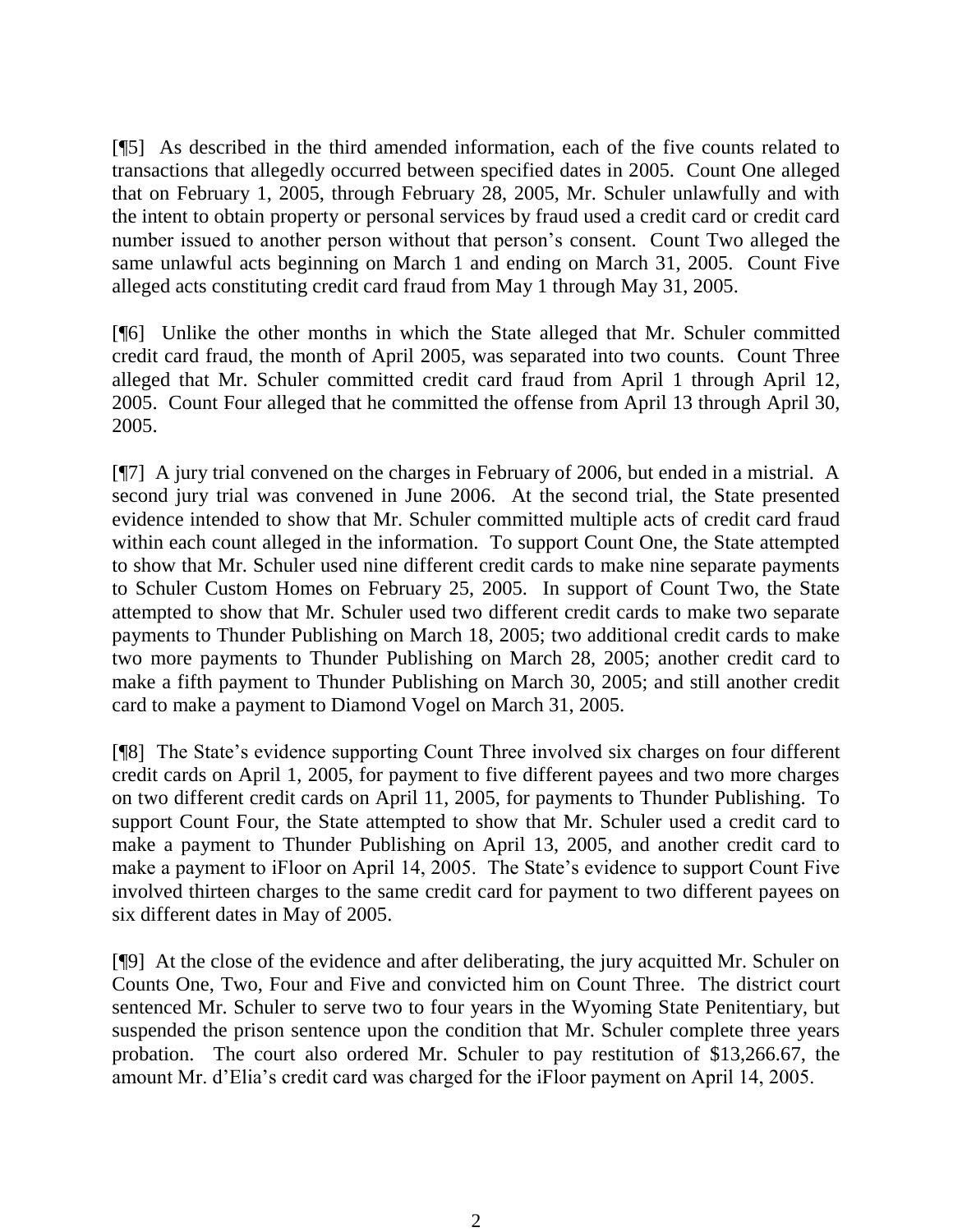### **DISCUSSION**

### *1. Sufficiency of the Evidence*

[¶10] Mr. Schuler claims that the State presented insufficient evidence to support his conviction on Count Three, in which he was alleged to have used Mr. d'Elia's credit cards from April 1 to April 12, 2005. He points to State's Exhibit 1, which showed nine charges from April 1 to April 12, 2005, the dates alleged in Count Three for which he was convicted, and two charges from April 13 to April 30, 2005, the dates alleged in Count Four for which he was acquitted. He claims, first, that the evidence was not sufficient for a jury to find that he used Mr. D'Elia's credit cards to charge payments from April 1 to 12, 2005, and, second, that the evidence showing that he used Mr. d'Elia's credit card to charge a payment on April 14, 2005, cannot support his conviction on Count Three because the credit card charge was made within the dates the State alleged for Count Four on which he was acquitted.

[¶11] In considering whether there was sufficient evidence to convict Mr. Schuler, we do not consider the evidence presented in his favor; we accept as true the State's evidence, with all logical and reasonable inferences to be drawn from it. *Ferguson v. State*, 2007 WY 157, ¶ 9, 168 P.3d 476, 479 (Wyo. 2007). Viewing the evidence in this light, we determine whether it was sufficient for the jury to find Mr. Schuler guilty on Count Three beyond a reasonable doubt. *Id*. We do not substitute our judgment for that of the jury, but rather, determine whether a quorum of reasonable and rational jurors could have found Mr. Schuler guilty. *Id*.

[¶12] In support of Count Three, the State presented Exhibit 1, which showed that Mr. Schuler used credit cards belonging to Mr. d'Elia to place six charges on April 1, 2005 and two charges on April 11, 2005. The State also presented testimony from three witnesses to corroborate four of the credit card charges reflected on State's Exhibit 1, one involving a payment of \$3,453.52 on April 1, 2005, to American Disposal, another involving a payment of \$9,957.17 on April 1, 2005, to Statewide Electric and two involving payments totaling \$15,000.00 to JTL Group on April 11, 2005. The State also presented evidence that a transaction involving iFloor may have occurred within the dates alleged in Count Three. Although Exhibit 1 showed the transaction as taking place on April 14, 2005, iFloor's customer service director testified that an order was placed for flooring with Mr. d'Elia's credit card and iFloor began processing the transaction on April 11, 2005. The State presented evidence to show that the iFloor payment was for \$13,266.67.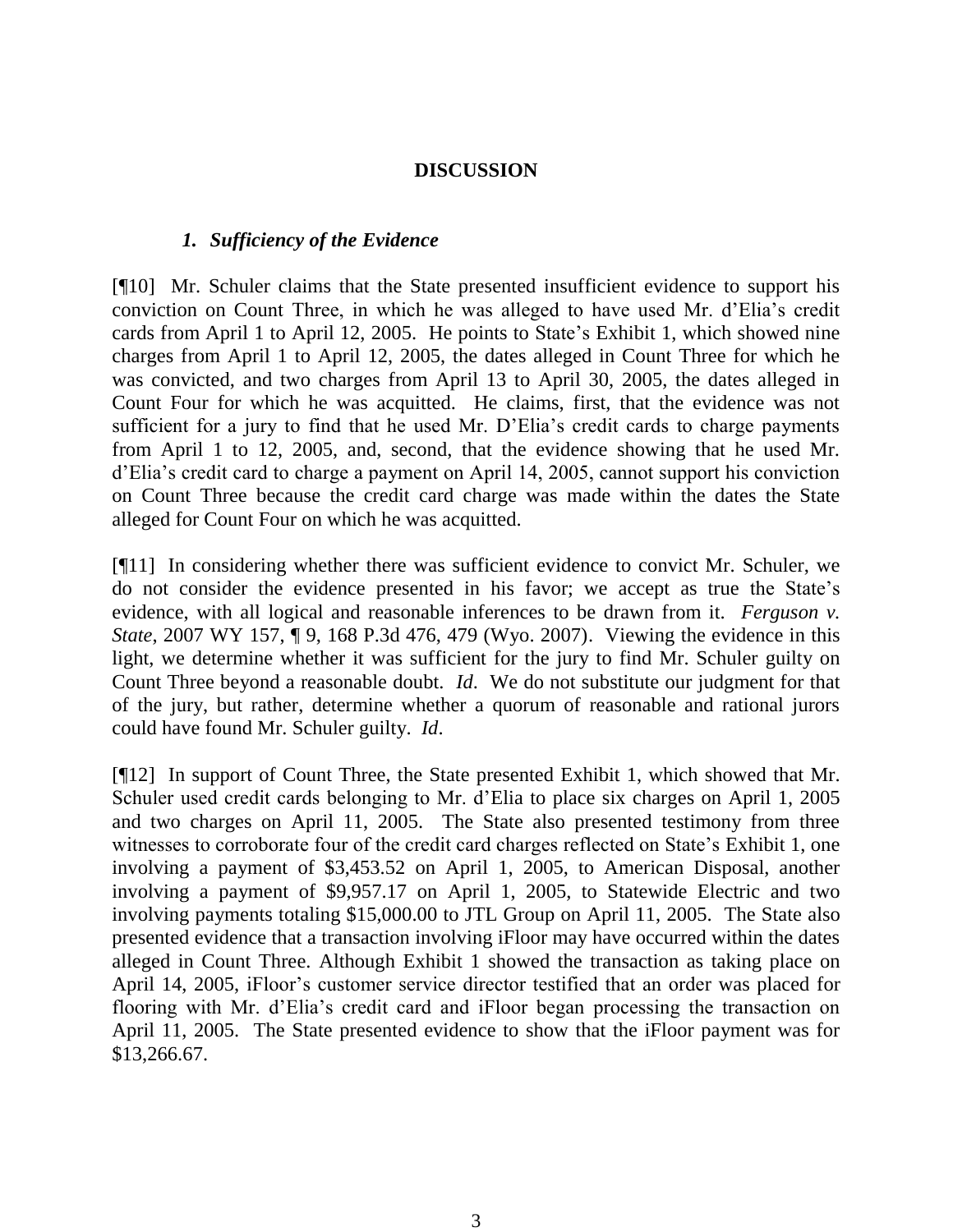[¶13] From this evidence, a quorum of reasonable and rational jurors could have found Mr. Schuler guilty of Count Three. That is, the jurors could have concluded that on April 1, 11 and/or 12, 2005, Mr. Schuler fraudulently used Mr. d'Elia's credit cards without his consent to purchase construction materials and services with a value greater than \$1,000. We hold that sufficient evidence supported the jury's verdict. However, sufficiency of the evidence is not really the issue in this case.

[¶14] After reviewing the parties' briefs and the portions of the record designated for filing in this Court, we conclude that the real issue concerned the State's violation of the rule against charging duplicity. The rule has been described as follows:

> Duplicity is the charging of separate offenses in a single count. This practice is unacceptable because it prevents the jury from deciding guilt or innocence on each offense separately and may make it difficult to determine whether the conviction rested on only one of the offenses or both. Duplicity can result in prejudice to the defendant in the shaping of evidentiary rulings, in producing a conviction on less than a unanimous verdict as to each separate offense, in determining the sentence, and in limiting review on appeal. Also, where the jury is not able to reach a verdict or renders a guilty verdict that is later overturned, the defendant may be subjected to a second trial that exposes him to double jeopardy insofar as it includes an offense on which the original jury would have acquitted if required to render separate verdicts.

5 Wayne R. LaFave, Jerold H. Israel, Nancy J. King & Orin S. Kerr, *Criminal Procedure*, § 19.3(c), 285 (3d ed. 2007). The violation of the rule that occurred in this case is not grounds for reversal because, as will be discussed later in our decision, Mr. Schuler waived the issue by failing to raise it prior to trial. However, we take this opportunity to reiterate the principles relating to the rule against charging duplicity.

[¶15] This Court applied the rule against duplicitous charging in *McInturff v. State*, 808 P.2d 190 (Wyo. 1991). There, the State charged Mr. McInturff with one count of receiving or concealing stolen property in violation of Wyo. Stat. Ann. 6-3-403(a)(i) (Cum. Supp. 1987) based on conduct occurring over a number of days and involving property stolen from three different vehicles. We reversed the conviction on the ground that it impermissibly combined several separate and independent offenses into one count. We said:

> The key to analyzing this issue is identification of independent and complete transactions which violate 6-3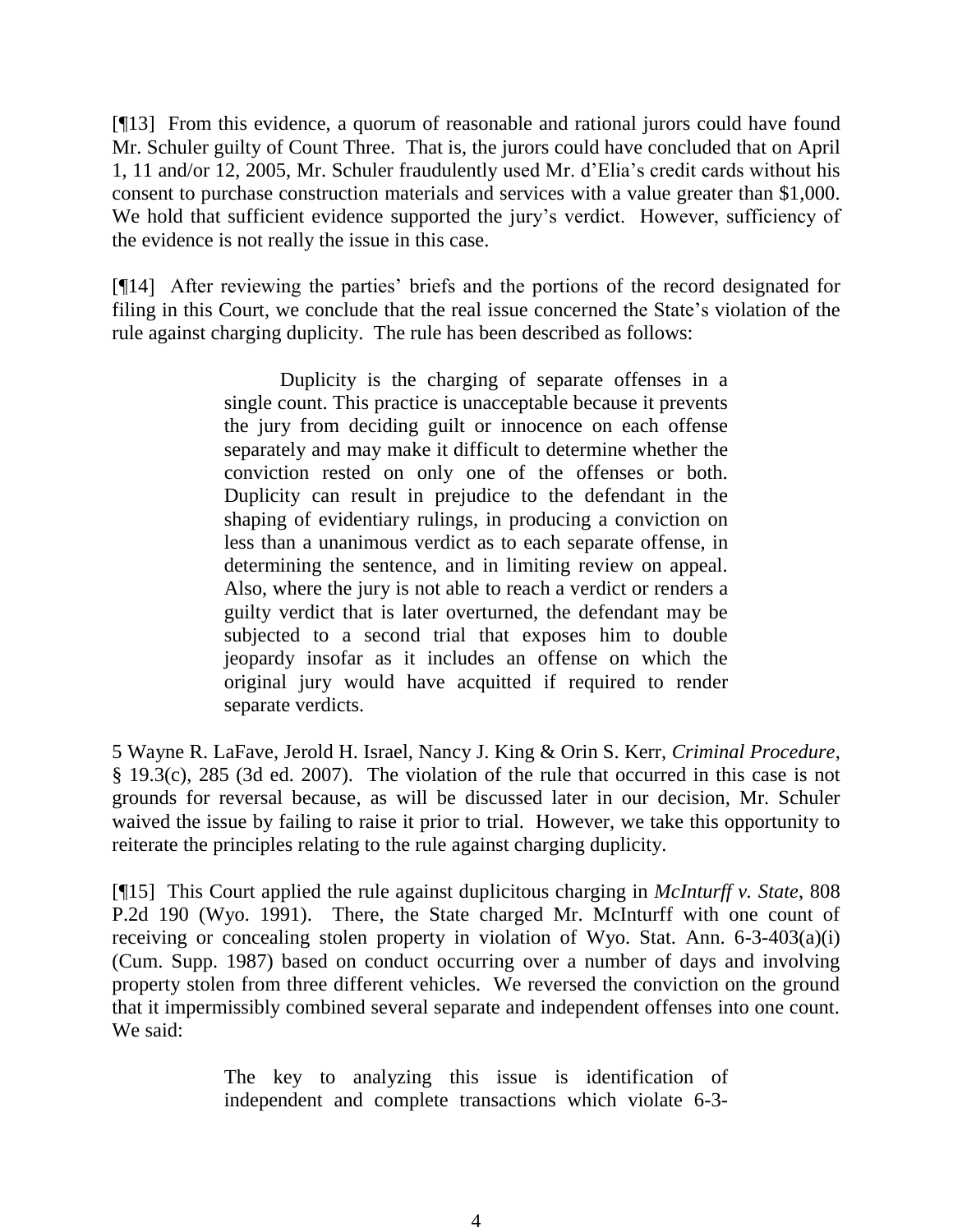$403(a)(i)$ . Each distinct transaction should be separately charged and may not be combined with other independent offenses in the state's proof. The record before us reveals that McInturff was involved in several distinct transactions. There were at least two separate receipts, several concealments, and multiple disposals of stolen property.

It may be acceptable to charge a defendant with a single count which employs the language of the statute and does not include any underlying facts, as was done in the amended information. However, this method then limits the state to proving only a single complete act in violation of the statute for each generally stated count, even though, as here, there may have been multiple offenses in separate acts of receipt, concealment and disposal. The state may elect which alternate definition [or act] it intends to prove after filing the information so long as its focus can be discerned from "the bill of particulars, opening statement, proofs and instructions to the jury." In this case it is not possible to identify the state's focus, as the bill of particulars and the evidence went to all three definitions.

*Id.* at 194.

[¶16] In the present case, the jury found Mr. Schuler guilty of the crime of credit card fraud as charged in Count Three of the information. The district court instructed the jury on Count Three as follows:

### INSTRUCTION NO. 7

The elements of the crime of Credit Card Fraud, as charged in Count Three of this case, are:

- 1. On or about the  $1<sup>st</sup>$  day of April, 2005, through on or about the  $12<sup>th</sup>$  day of April, 2005
- 2. In Natrona County, Wyoming

3. The Defendant, Clint Patrick Schuler

4. With intent to obtain property or services by fraud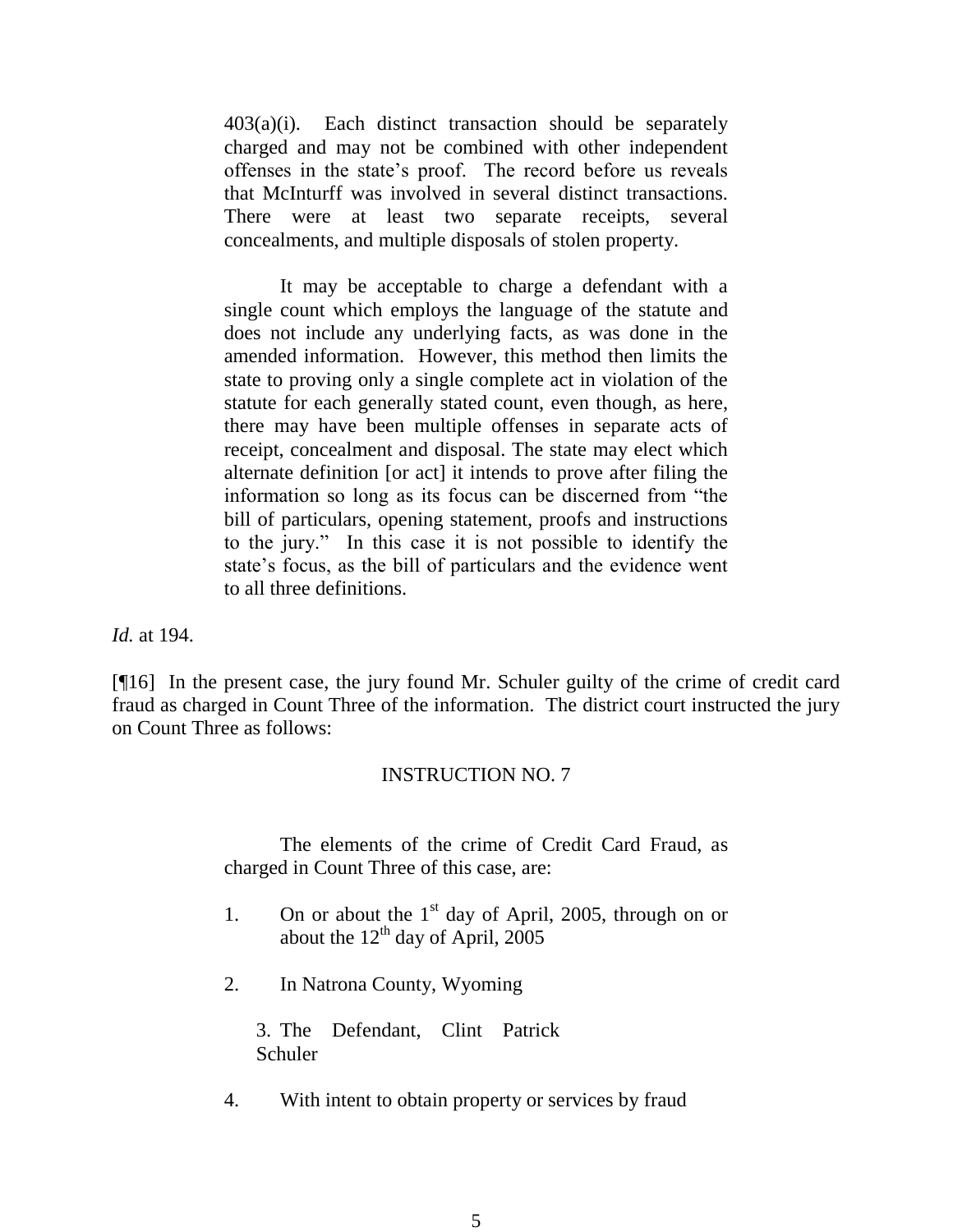- 5. [Used] a credit card or the number or description of a credit card
- 6. Issued to another person
- 7. Without the consent of that person; and
- 8. The value of the property obtained was \$1,000 or more.

If you find from your consideration of all the evidence that each of these elements has been proved beyond a reasonable doubt, then you should find the defendant guilty.

If, on the other hand, you find from your consideration of all the evidence that any of these elements has not been proved beyond a reasonable doubt, then you should find the defendant not guilty.

[ $[$ [17] In support of Count Three, the State presented Exhibit 1, which reflected: 1) six separate charges on four different credit cards on April 1, 2005, for payment to five different payees; and 2) two charges on two other credit cards on April 11, 2005, for payments to another payee. The State also presented testimony from three witnesses to corroborate four of the credit card charges reflected on State Exhibit 1, one involving a payment on April 1, 2005, to American Disposal, another involving a payment on April 1, 2005, to Statewide Electric and two involving payments to JTL Group on April 1, 2005.

[¶18] From this evidence, it is not clear what conduct formed the basis for the conviction on Count Three. The jurors may have unanimously agreed that Mr. Schuler committed four acts of credit card fraud on April 1, 2005, by using Mr. d'Elia's credit cards to charge payments to JTL Group, American Disposal and Statewide Electric. It is equally possible that some of the jurors concluded Mr. Schuler illegally used credit cards to pay JTL Group while others concluded he used them to pay American Disposal or Statewide Electric. Still another possibility is that the jurors agreed that Mr. Schuler used Mr. d'Elia's credit cards for all of these transactions but they did not agree that he did so without consent.

[¶19] To further complicate the issue, the State presented the evidence involving the iFloor transaction. State's Exhibit 1 showed the "date of charge" for the iFloor payment as April 14, 2005, one of the dates encompassed in Count Four. Consistent with the exhibit, iFloor's customer service director testified that iFloor actually charged the credit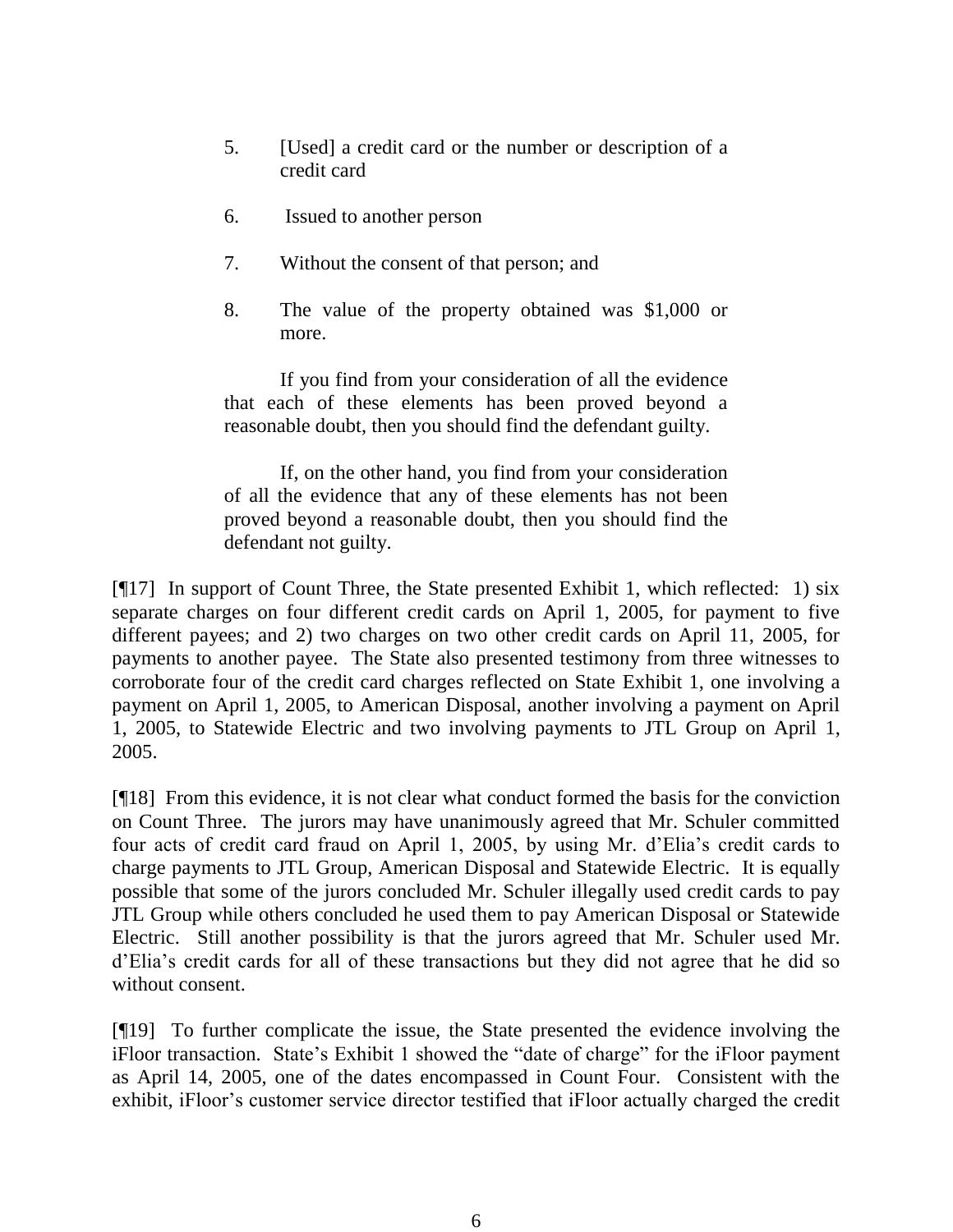card on April 14, 2005. However, the witness also testified that the order was placed and iFloor began processing the transaction on April 11, 2005. That the jurors were confused is reflected in a question they sent to the court during deliberations, asking "When is the State charging that the iFloor transaction took place, date?" Their confusion was not resolved when the district court answered the question, "the State is charging that [it] took place during the month of April, 2005."

[¶20] This confusion clearly illustrates the reason that duplicitous charging is prohibited. From the manner in which the State charged and presented evidence, it is not clear whether the iFloor transaction was the basis for the conviction on Count Three. However, the issue of duplicitous charging was never raised and, for that reason, we are compelled to affirm the conviction.

[¶21] W.R.Cr.P. 12 provides in pertinent part as follows:

### **Rule 12. Pleadings and motions before trial; defenses and objections.**

\* \* \*

(b) *Pretrial motions*. – Any defense, objection, or request which is capable of determination without the trial of the general issue may be raised before trial by motion. Motions may be written or oral at the discretion of the judge. *The following must be raised prior to trial*:

\* \* \*

(2) *Defenses and objections based on defects in the indictment or information* (other than that it fails to show jurisdiction in the court or to charge an offense which objections shall be noticed by the court at any time during the pendency of the proceedings);

(Emphasis added.)

[¶22] One reason for the rule is that a valid duplicity objection raised before trial will force the State to select the offense upon which it will proceed. LaFave, *supra*, 286. Where the objection is first raised after verdict, however, the general view is that the duplicity defect is waived. LaFave, *supra*, 287. In *United States v. Haber*, 251 F.3d 881, 889 (10th Cir. 2001), for example, the court concluded the defendant had waived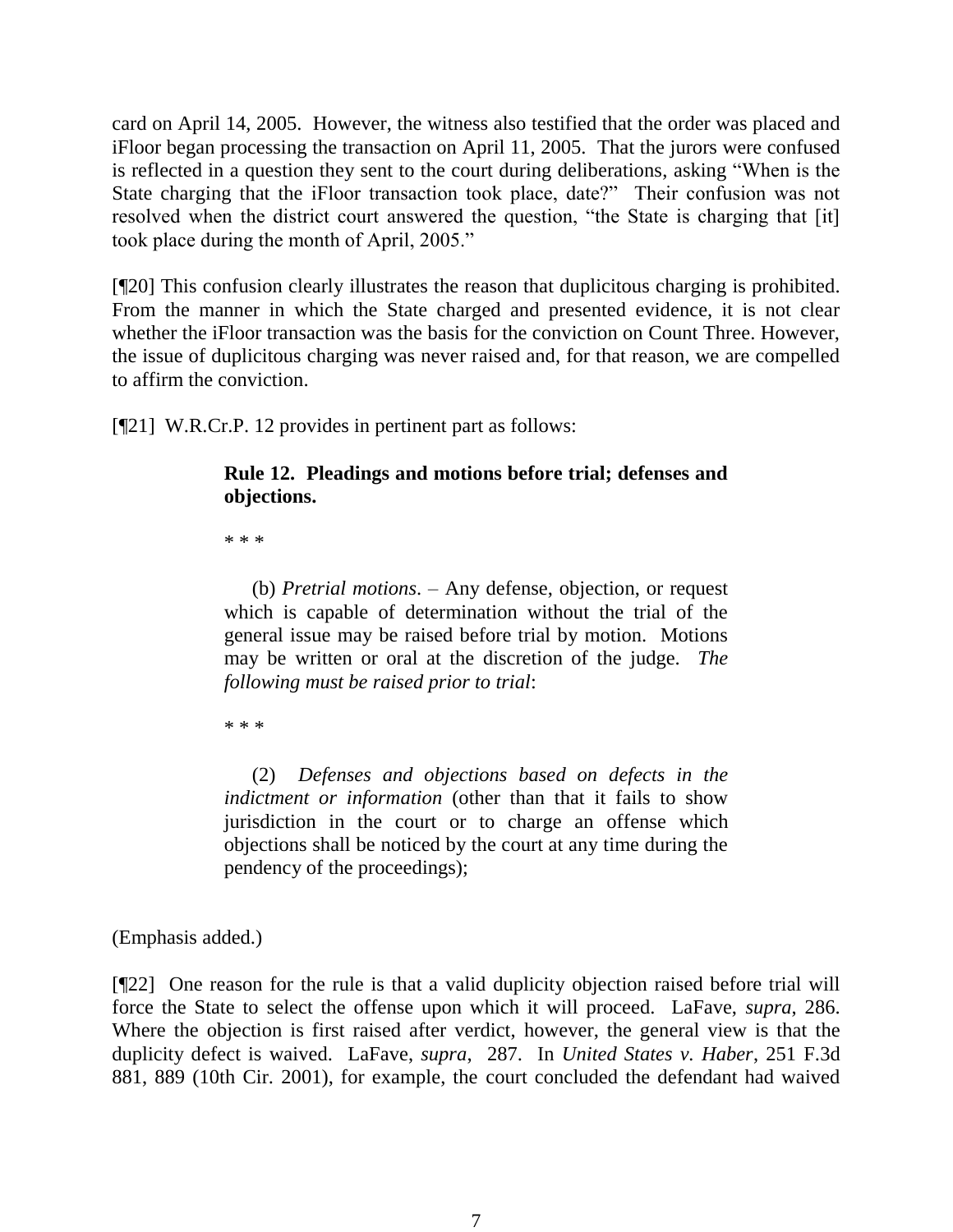any error stemming from the duplicitous indictment by failing to object prior to trial.<sup>1</sup> Pursuant to Rule 12, any objection to the information was waived when it was not raised prior to trial.

## **2.** *Restitution Order*

[¶23] Mr. Schuler also claims the district court imposed an illegal sentence when it ordered him to pay restitution in the amount of \$13,266.67 for the iFloor transaction, which the State alleged took place on April 14, 2005, a date encompassed in Count Four on which he was acquitted. Whether a sentence is illegal is a question of law, which this Court reviews *de novo*. *Sarr v. State*, 2007 WY 140, ¶ 9, 166 P.3d 891, 894 (Wyo. 2007). An illegal sentence is one which exceeds statutory limits, imposes multiple terms of imprisonment for the same offense, or otherwise violates constitutions or the law. *McDaniel v. State*, 2007 WY 125, ¶ 7, 163 P.3d 836, 838 (Wyo. 2007). Whether a sentence is illegal is determined by referencing the applicable statute or constitutional provisions, and is subject to statutory interpretation. *Id*.

[¶24] Wyo. Stat. Ann. § 7-9-102 (LexisNexis 2007) provides:

In addition to any other punishment prescribed by law the court shall, upon conviction for any misdemeanor or felony, order a defendant to pay restitution to each victim as determined under W.S. 7-9-103 and 7-9-114 unless the court specifically finds that the defendant has no ability to pay and that no reasonable probability exists that the defendant will have an ability to pay.

Wyo. Stat. Ann. § 7-9-103 (LexisNexis 2007) provides in relevant part:

(a) As part of the sentencing process . . . in any misdemeanor or felony case, the prosecuting attorney shall present to the court any claim for restitution submitted by any victim.

(b) In every case in which a claim for restitution is submitted, the court shall fix a reasonable amount as restitution owed to each victim for actual pecuniary damage resulting from the defendant's criminal activity . . . .

 $1$ . The court noted that in some circumstances a defendant can raise a late challenge to a duplicitous indictment if cause is shown that might justify the granting of relief from the waiver. *United States v. Haber*, 251 F.3d 881, 889 (10<sup>th</sup> Cir. 2001). The Court concluded, however, that no such cause was shown in *Haber*. Given that Mr. Schuler never raised the issue of duplicitous charging, it goes without saying that he has not shown cause for relief from the waiver.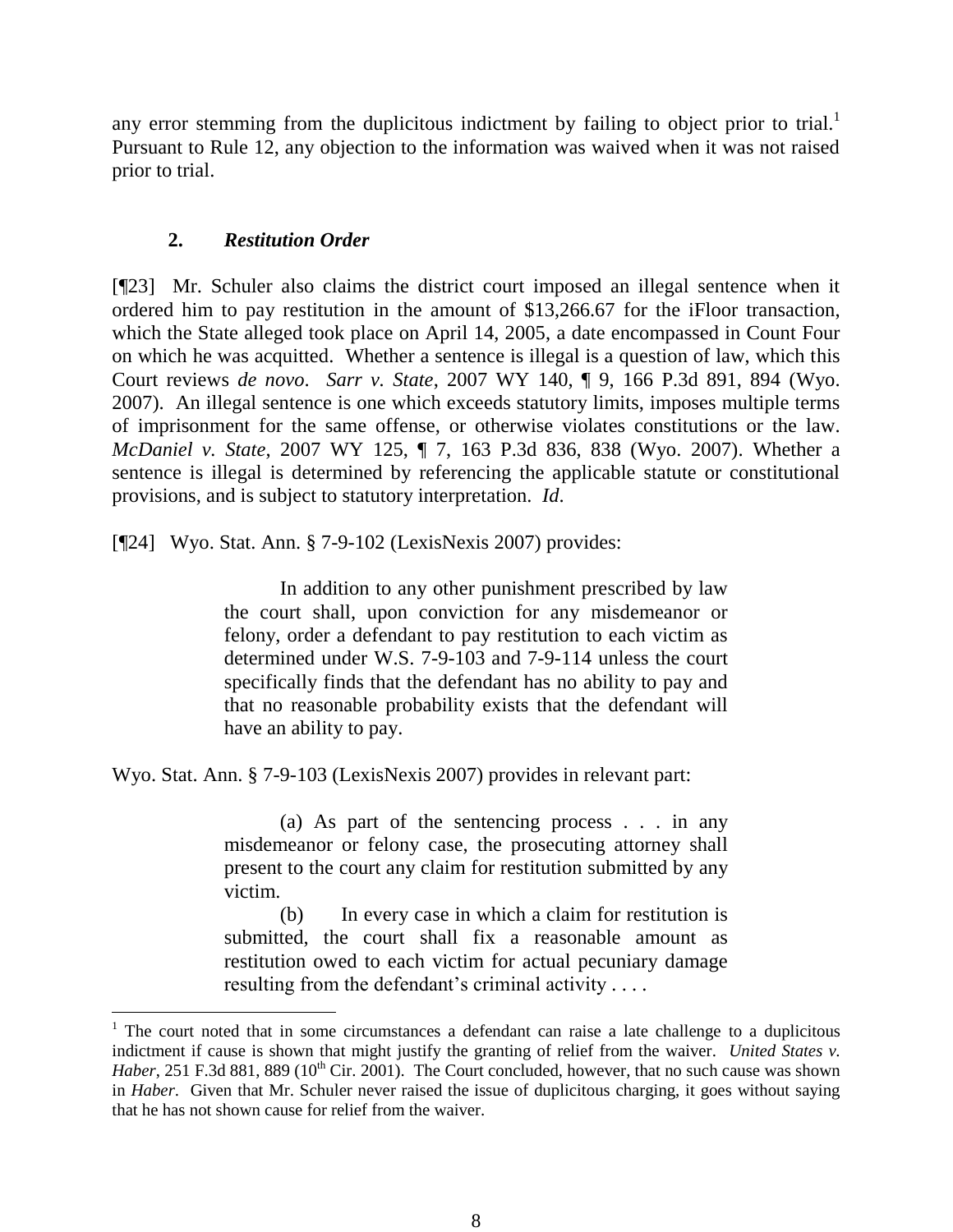Wyo. Stat. Ann. § 7-9-101(a)(i) (LexisNexis 2007) defines "criminal activity" as:

[A]ny crime for which there is a plea of guilty, nolo contendere or verdict of guilty upon which a judgment of conviction may be rendered and includes any other crime which is admitted by the defendant, whether or not prosecuted.

[¶25] In Mr. Schuler's case, it appears from the sentencing hearing transcript that Mr. d'Elia submitted several restitution claims. At sentencing, however, the State asked for restitution only for the iFloor transaction. Defense counsel argued then, as they do on appeal, that restitution for that transaction was not appropriate because Mr. Schuler was acquitted on Count Four, which encompassed the date that the State alleged the iFloor transaction took place. The State argued the evidence showed the iFloor order was placed and the credit card processed on April 11, 2005; therefore, the iFloor transaction occurred within the dates encompassed in Count Three on which Mr. Schuler was convicted.

[¶26] On appeal, Mr. Schuler cites *Van Riper v. State*, 999 P.2d 646 (Wyo. 2000) in support of his argument. The State asserts *Layton v. State*, 2007 WY 1, 150 P.3d 173 (Wyo. 2007) is more analogous to what occurred here. In *Van Riper*, the district court ordered the defendant to pay restitution for personal property allegedly taken from a vehicle. This Court held the district court was without authority to order restitution for the personal property because the defendant denied the charges and the count charging the defendant with taking the items had been dismissed. There being no guilty plea, verdict of guilt or admission of guilt, there was no criminal activity for which restitution could be ordered.

[¶27] In *Layton*, the defendant admitted to stealing a vehicle and a jury convicted him of felony larceny for the theft. The district court ordered the defendant to pay restitution for the value of the vehicle and the personal items inside. We upheld the order, concluding that the value of the personal items located in the vehicle was part of the damages resulting from the defendant's criminal activity.

[¶28] We conclude that neither *Van Riper* nor *Layton* is controlling because neither case involved duplicitous charging, making it impossible to know whether the restitution ordered was for damages resulting from a crime for which there was a guilty verdict. To reiterate that said in our discussion of duplicitous charging, there simply is no way of knowing whether the jury found Mr. Schuler guilty on Count Three based upon evidence that the iFloor transaction occurred on April 11 or acquitted him on Count Four because the State failed to prove the April 14 iFloor transaction constituted credit card fraud. If